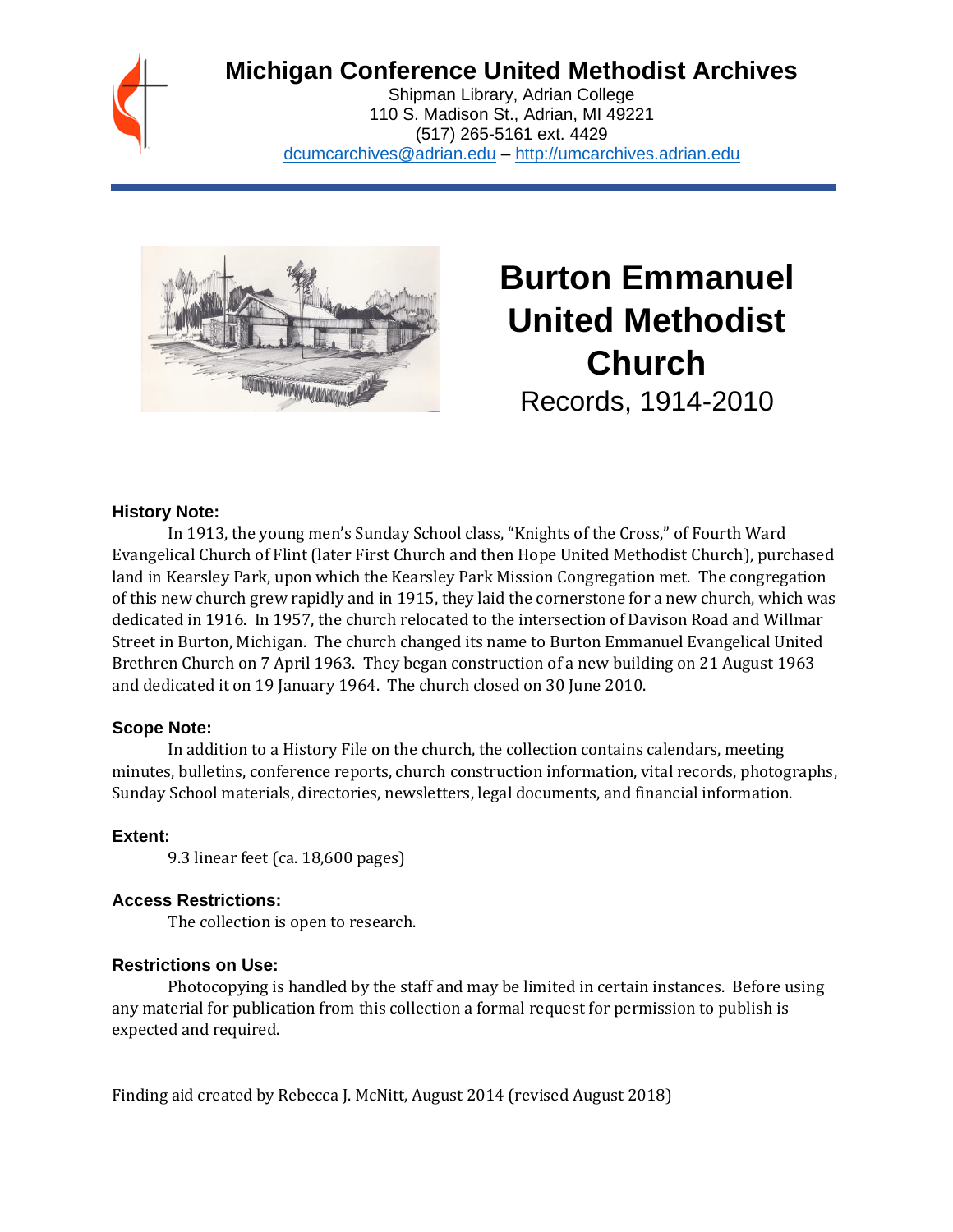#### **Appointments List**

In journal listings sometimes it appears as Flint Emmanuel rather than Burton Emmanuel.

- 1913-1914: John S. Deabler
- May 1914-June 1914: Chandler B. Stroh
- 1914-1917: Frederick W. Kirn
- 1917-November 1918: Louis H. Hayes
- 1918-1919: George I. Frye
- 1919-July 1920: Arthur D. Smith (died under appointment)
- 1920-1924: Leon E. Willoughby
- 1924-1928: Christian G. Kaatz
- 1928-1932: LeRoy Polmanteer
- 1932-1936: Herman C. Heise
- 1936-1941: Henry W. Link
- 1941-1946: Corwin B. Westfall
- 1946-1953: Clifford D. Momson
- 1953-1955: Jacob F. Hatton
- 1955-1961: Lloyd S. Scheifele
- 1961-1965: James W. Dempsey
- 1965-December 1969: John W. Murbach
- January 1970-1972: Floyd W. Porter
- 1972-November 1976: Paul W. Hoffmaster
- December 1976-1980: Dale B. Ward
- 1980-1985: Robert B. Secrist
- 1985-1992: James G. Kellerman
- 1992-1997: Tom Brown II
- 1997-July 2006: James R. Rupert
- August 2006-June 2007: Michael L. Quayle
- 2007-2010: S. Patrick Stybert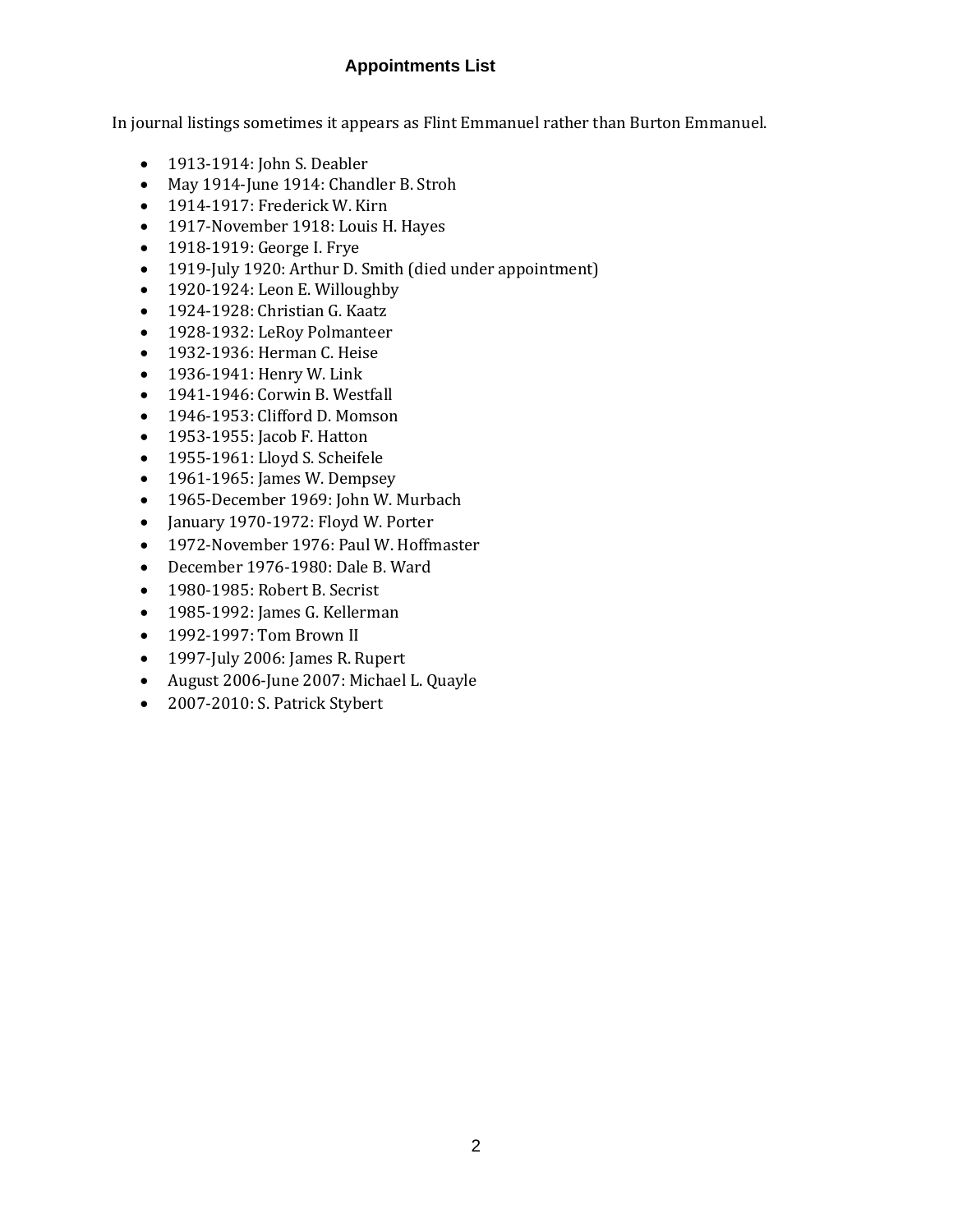**Container Contents**

#### **Box 1 Burton Emmanuel**

- Administrative Council/Board Meeting Minutes
	- $O$  1944-1948
	- o 1948-1960
	- o 1972-1975
	- o 1976-1981
	- o 1982-1984

### **Box 2 Burton Emmanuel**

- Administrative Council/Board Meeting Minutes
	- o 1985-1987
	- o 1989-1993
	- o 1994-1996
	- o 1997-2000
	- o 2000-2001

### **Box 3 Burton Emmanuel**

- Administrative Council/Board Meeting Minutes
	- o 2002
	- o 2003
	- o 2004
	- o 2005-2006
	- o 2007-2010

### **Box 4 Burton Emmanuel**

- Administrative Council/Local Conference Meeting Minutes, 1961-1965
- Annual Conference Special Session in Lansing, 26 May 1988
- Apportionments, 1975-1980
- Bethel Class Meeting Minutes, 1954-1961
- Brotherhood Executive Meeting Minutes, 1946-1966
- Building Committee Meeting Minutes, 1957-1963
- Building Fund, 1922-1930
- Bulletins, 1984

### **Box 5 Burton Emmanuel**

- Calendar, 2003
- Certificates
- Charge and Church Conference Reports
	- o 1969-1979
	- o 1980-1981
	- o 1982-1987
	- o 1988-1992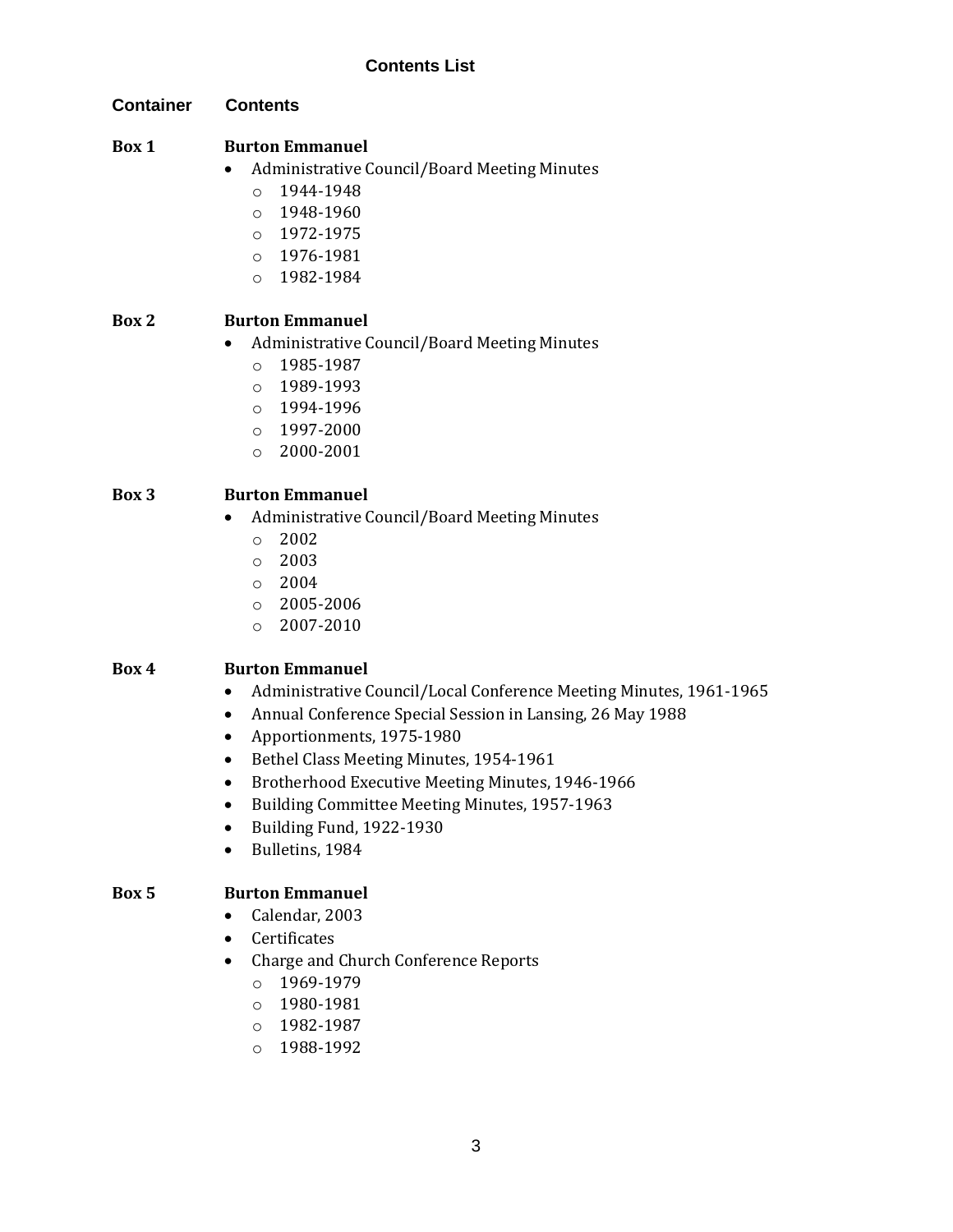**Container Contents**

#### **Box 6 Burton Emmanuel**

- Charge and Church Conference Reports
	- o 1993-1995
	- o 1996-1998
	- o 1999-2002
	- o 2003-2004

#### **Box 7 Burton Emmanuel**

- Charge and Church Conference Reports
	- o 2007-2009
- Charge Conference and Administrative Council Meeting Minutes
	- o 1962-1979
	- o 1980-1993
- Choir Meeting Minutes, 1934-1942
- Church Construction
	- o Baldwin Organ Drawings, 1963
	- o Bond Sales, 1963
	- o General, 1963
	- o Parsonage, 1961
	- o Specifications, 1963

#### **Box 8 Burton Emmanuel**

- Church Correspondence, 1987-1995
- Church Demographic Information
- Church Inventory
- Church Records
	- o Baptisms, Marriages, Membership, and Deaths, 1914-1931
	- o Baptisms, Marriages, and Membership, 1914-1961
	- o Baptisms, 1955-1959
	- o Baptisms, Marriages, Membership, and Funerals, 1961-2004
	- o Membership Roll, 1980-2004 (includes Baptisms, Marriages, and Funerals)

#### **Box 9 Burton Emmanuel**

- Church Records
	- o Memberships, 1958-2000
	- o Baptism Certificate Stubs, 1959-1995
	- o Membership Transfers, 1969-2010
- Cooperative Church Conference, 1993-1999
- Cooperative Meeting Minutes, 1988-1995
- Correspondence with Building Project Architect, 1959-1962
- Council of Administration Meeting Minutes, 1956-1961
- Council on Ministries Meeting Minutes, 1969-1976
- Council on Ministries/Administrative Board Meeting Minutes, 1976-1979
- Cradle Rolls, 1923 and 1937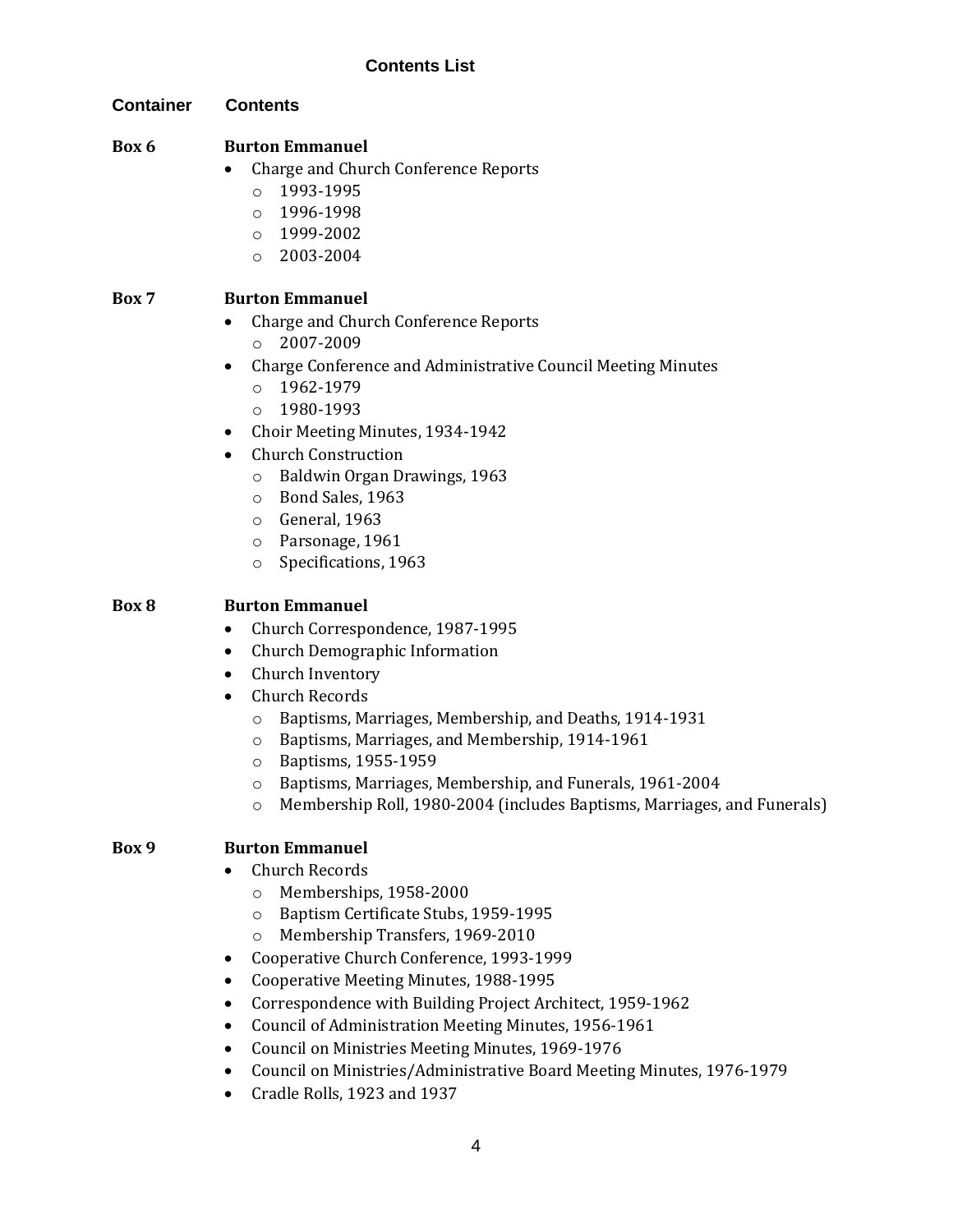#### **Container Contents**

• Dayton Heights Evangelical Church Mission Quarterly Conferences, 1931-1935

#### **Box 10 Burton Emmanuel**

- Dedication Materials
- Directories
- *The Emmanuel Journal*, 1976
- Equitable Compensation
- Evangelical League of Christian Endeavor Meeting Minutes
	- o 1922-1926
	- $O$  1927-1935
	- o 1936-1945
- Evangelism Task Force, 1998-1999
- Event Programs, 1951-1996

#### **Box 11 Burton Emmanuel**

- Finance
	- $O = 1976 1990$
	- o 1991-2008
- Financing Survey and Recommendations, 1958-1962
- Futures Meetings, 1996-1997
- Helen Westfall Circle of the Ladies' Auxiliary
	- o Meeting Minutes, 1948-1956
	- o Treasurer's Book, 1948-1956
- History File
	- o Burton Emmanuel
	- o Kearsley Park Evangelical United Brethren
- Joint Worship with Asbury and Bethel, 2000-2001

#### **Box 12 Burton Emmanuel**

- Kearsley Park Quarterly Conferences, 1954-1962
- Knights of the Cross
	- o Secretary's Book, 1916-1918
	- o Young Men's Bible Class Membership Roll
- Ladies' Aid Society/Ladies' Auxiliary Meeting Minutes, 1925-1932
- Ladies' Auxiliary Meeting Minutes, 1932-1938
- Lamplighter Class Meeting Minutes, 1960-1976
- Legal Papers
- Loan Documents

#### **Box 13 Burton Emmanuel**

- Local Church Reports
	- o 1961-1964
	- o 1965-1971
- Local Church Reports/Quarterly Reports, 1953-1968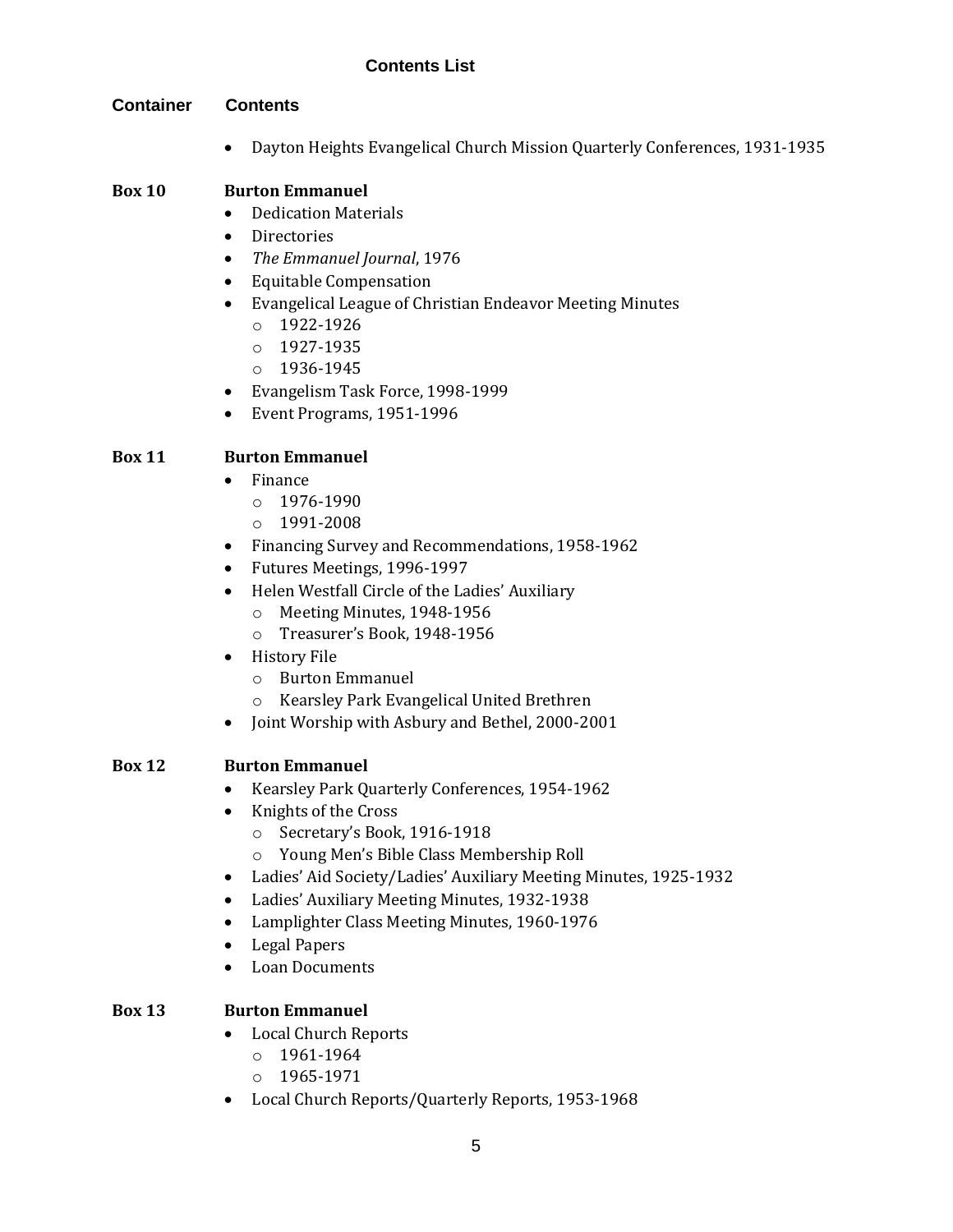#### **Container Contents**

- Mary Circle Meeting Minutes, 1974-1977
- Membership
- Miscellaneous Computer Disks
- Newsletters
	- o *"Emmanuel Challenger"*
		- 1975-1982

#### **Box 14 Burton Emmanuel**

- Newsletters
	- o *"Emmanuel Challenger"*
		- 1983-1986
		- 1987-1988
		- **•** 1989-1990

#### **Box 15 Burton Emmanuel**

- Newsletters
	- o *"Emmanuel Challenger"*
		- **•** 1991
		- **•** 1992
		- **•** 1993

#### **Box 16 Burton Emmanuel**

- Newsletters
	- o *"Emmanuel Challenger"*
		- 1994-1995
- Non-Profit Corporation Reports
- North Burton Neighborhood Association Monthly Meeting Minutes, 2001-2002
- Pastor-Parish Relations, 1980-1989
- Photographs
	- o 1986-1987
	- o Undated (3 folders)
- Post-Church Closing Information, 2010
- Program Calendars
	- o 1979-1980

#### **Box 17 Burton Emmanuel**

- Program Calendars
	- $o$  1996-1999
	- o 2000-2001
	- o 2004-2005
	- o 2006-2009
	- o 2010
- Quarterly Conference Minutes, 1914-1936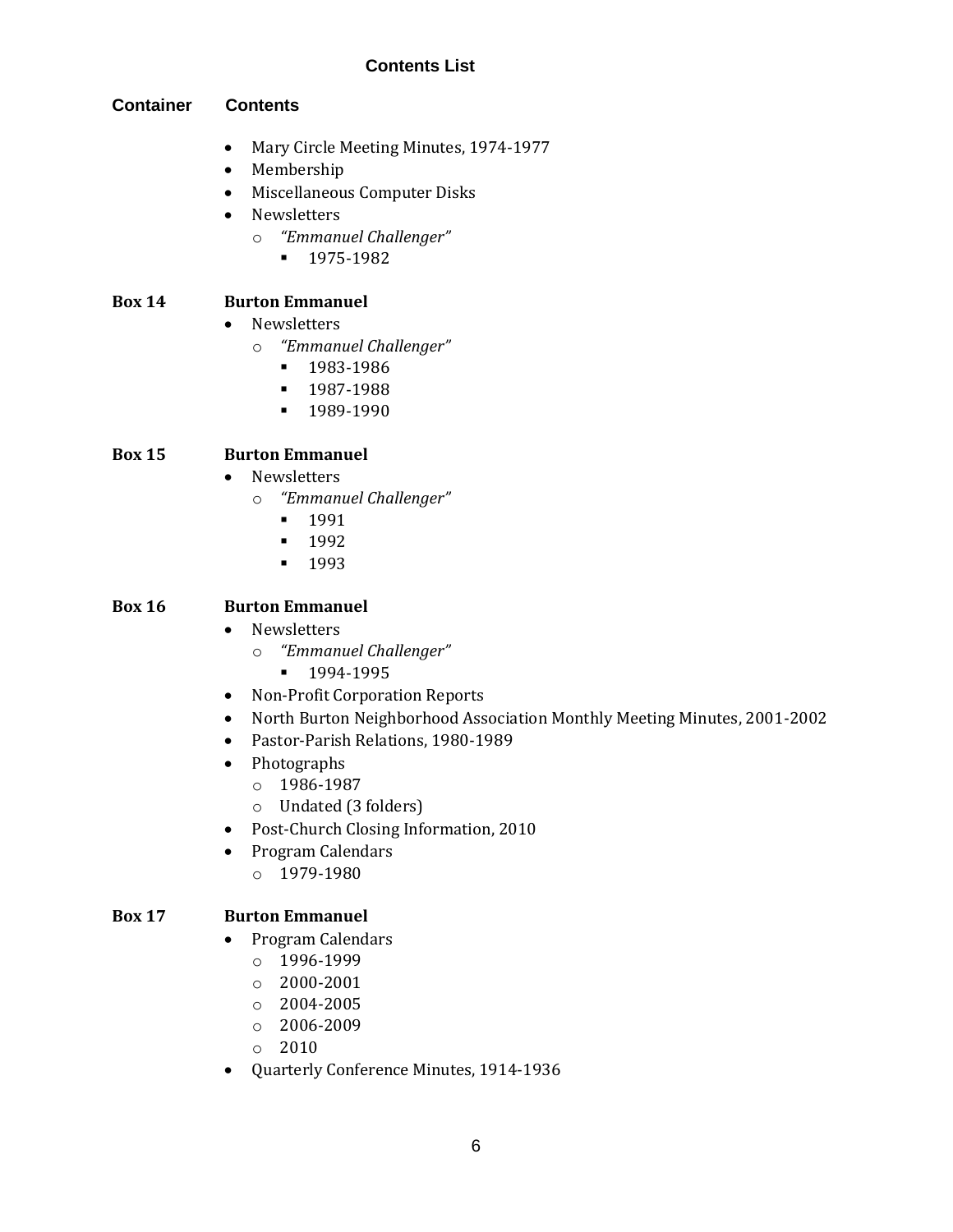**Container Contents**

#### **Box 18 Burton Emmanuel**

- Racism Conference
- Recording Secretary's Reports, 1989-1993
- Specification for New Church Edifice, 1963
- Sunday School Classbooks (2 folders)

#### **Box 19 Burton Emmanuel**

- Sunday School Executive Board Meeting Minutes, 1945-1962
- Sunday School Secretary-Treasurer's Record Book
	- o 1978-1979
	- o 1985-1987
	- o 1994-1997
- Sunday School Secretary's Record Book, 1971-1978
- Trustees
	- o 1991-1993
	- o 1997

#### **Box 20 Burton Emmanuel**

- Trustees Meeting Minutes
	- o 1927-1937
	- o 1937-1943
	- o 1955-1960
	- o 1963-1974
- Unified Women's Society Meeting Minutes, 1961-1968
- Unified Women's Society/Woman's Society of Christian Service Meeting Minutes, 1956- 1961
- United Methodist Women
- United Methodist Women Meeting Minutes
	- o 2002-2004

### **Box 21 Burton Emmanuel**

- United Methodist Women Meeting Minutes o 2007-2010
- Woman's Missionary Society Meeting Minutes
	- o 1922-1925
	- o 1925-1928
	- o 1929-1940
	- $O$  1940-1948
- Woman's Missionary Society/Woman's Society of World Service Reports, 1943-1959
- Woman's Society of Christian Service/United Methodist Women Meeting Minutes, 1968-1976